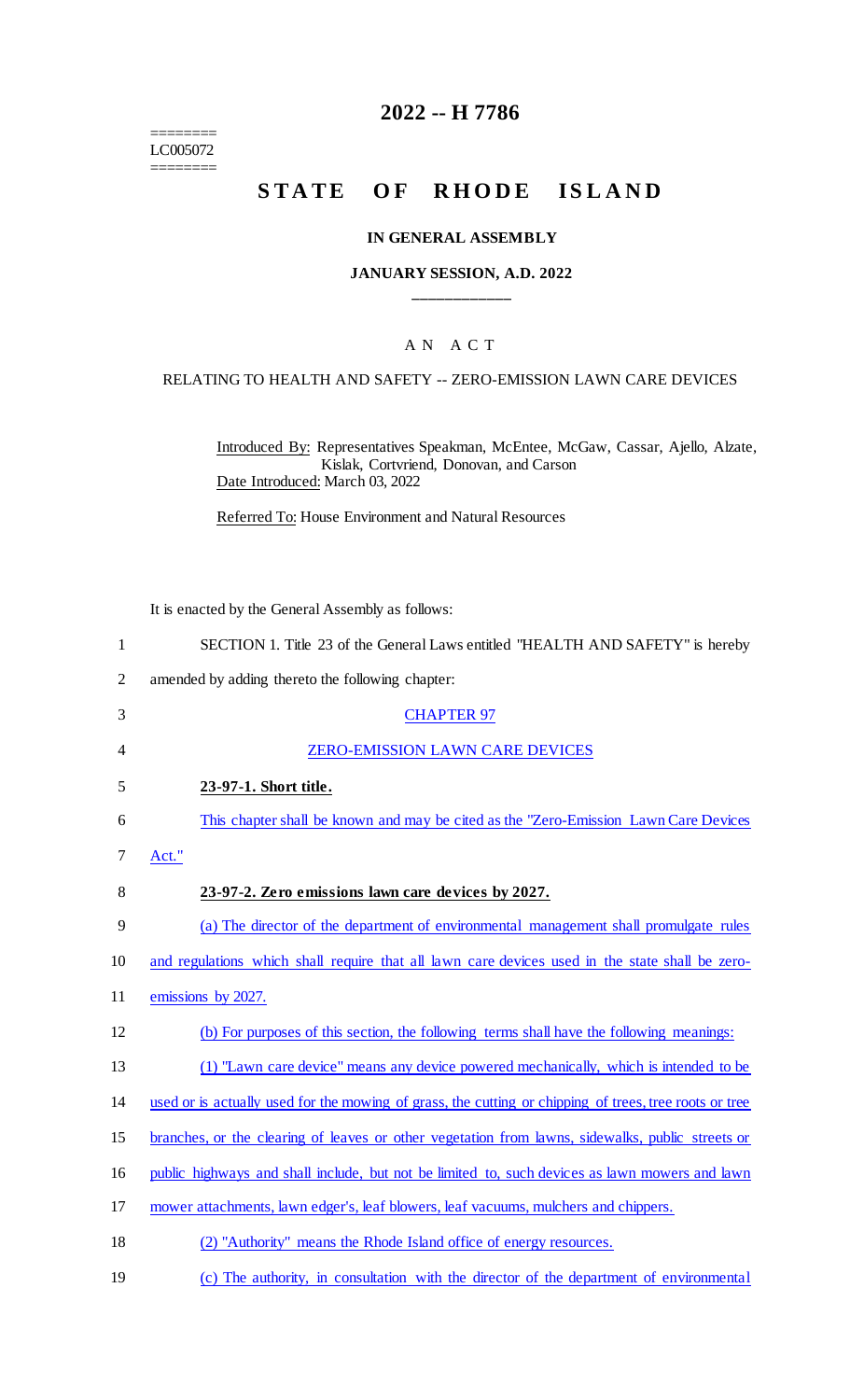| $\mathbf{1}$   | management, other state agencies and the United States environmental protection agency, shall          |
|----------------|--------------------------------------------------------------------------------------------------------|
| $\overline{2}$ | develop and propose strategies, in coordination with other state agencies and the United States        |
| 3              | environmental protection agency, to achieve one hundred percent (100%) zero-emissions from             |
| $\overline{4}$ | lawn care device operations in the state by 2028; provided that, issues of affordability and           |
| 5              | accessibility for disadvantaged communities is taken into account. In implementing the provisions      |
| 6              | of this chapter, the authority shall act consistently with safety, technological feasibility and cost- |
| $\tau$         | effectiveness.                                                                                         |
| 8              | (d) The authority, in consultation with the Rhode Island commerce corporation, the                     |
| 9              | department of environmental management, the public utilities commission, and other state               |
| 10             | agencies, local agencies and other interested parties, shall develop and submit to the house and       |
| 11             | senate a zero-emissions lawn care device market development strategy by January 31, 2023, and          |
| 12             | update every three (3) years thereafter, that ensures coordinated and expeditious implementation of    |
| 13             | the system of policies, programs and regulations necessary to achieve the goals and orders             |
| 14             | established by this chapter.                                                                           |
| 15             | SECTION 2. This act shall take effect upon passage.                                                    |

 $=$ LC005072 ========